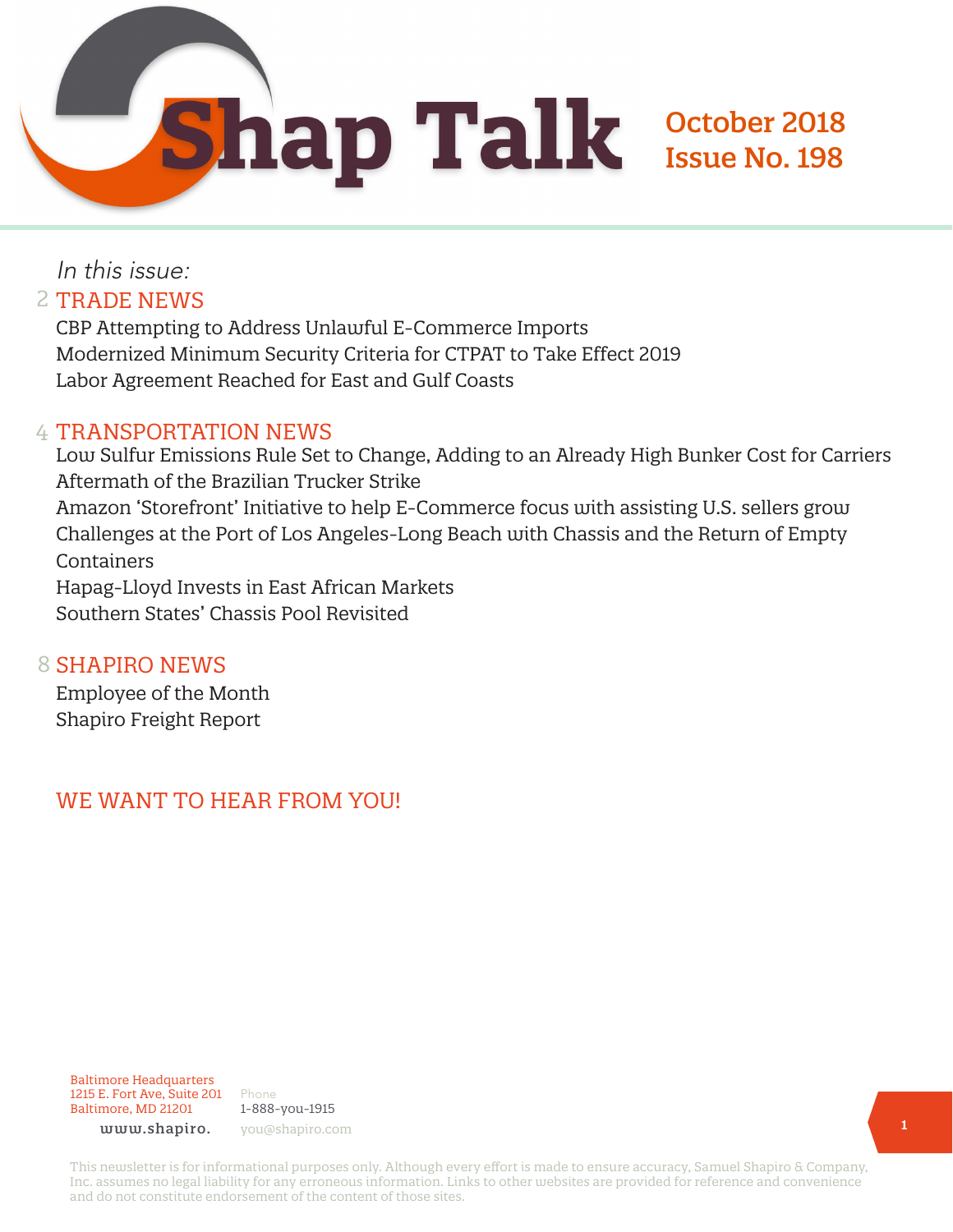

# **TRADE NEWS:**

# CBP Attempting to Address Unlawful E-Commerce Imports

As e-commerce business continues to boom, Customs and Border Protection (CBP) has noted the need for enhanced security measures, especially surrounding the lawful declaration of de minimis value.

CBP has witnessed a staggering increase in large shipments being broken down and then imported into the U.S. from both Canada and Mexico, with the former being the most egregious offender, under the guise of de minimis. The majority of this illicit behavior is occurring with full containers originating in China. These shipments are sent to Canada where they are deconsolidated and then sent to the U.S. in truckloads that are comprised of thousands of small packages, each of which is specifically engineered to qualify for de minimis.

In light of these offenses, commencing on January 1st, 2019, CBP will require all Canadian truckers to file advance manifests. Providing further insight into the seriousness of the situation, Robert E. Perez, Deputy Commissioner of the CBP, has stated that, "We're about ready to roll up our sleeves and lock ourselves in a room like we did with CTPAT. We're getting close to doing the same with e-commerce."





## Modernized Minimum Security Criteria for CTPAT to Take Effect 2019

The new Minimum Security Criteria (MSC) stems from over 16 years of operational analysis in supply chain security, including over 30,000 CTPAT validations and revalidations.

The MSC is the result of a collaborative effort between the MSC Working Group (WG) and the Commercial Customs Operations Advisory Committee (COAC), which was established in early 2016 to review and discuss CBP proposals for the MSC.

The updated MSC is made up of 3 Focus Areas and 12 Security Criteria Categories.

Baltimore Headquarters 1215 E. Fort Ave, Suite 201 Baltimore, MD 21201

Phone 1-888-you-1915 www.shapiro. you@shapiro.com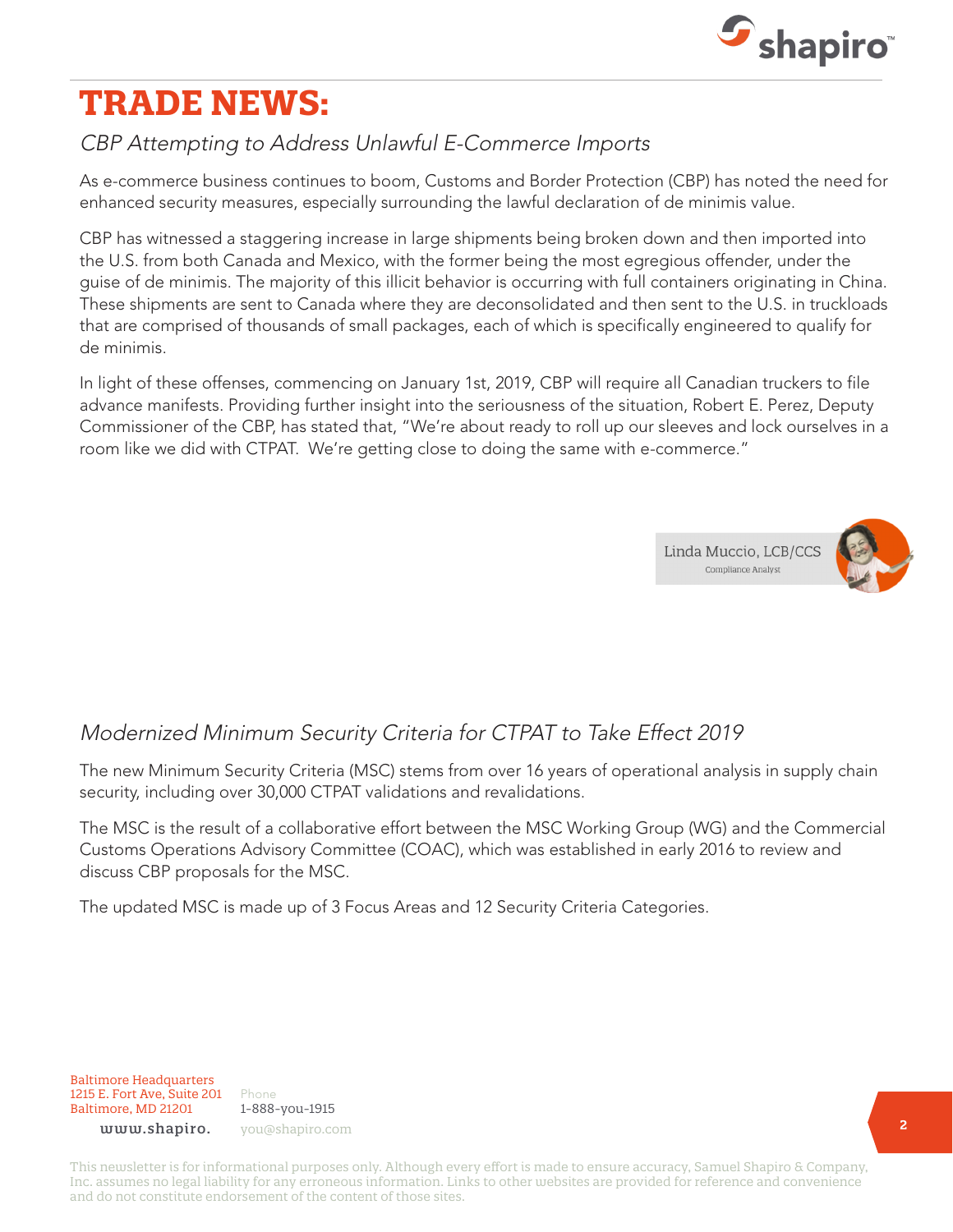

| <b>3 FOCUS AREAS</b>           | <b>12 SECURITY CRITERIA CATEGORIES</b>   |
|--------------------------------|------------------------------------------|
| Corporate Security             | Security Vision and Responsibility (New) |
|                                | <b>Risk Assessment</b>                   |
|                                | <b>Business Partner Requirements</b>     |
|                                | Cybersecurity (New)                      |
| <b>Transportation Security</b> | Conveyance and IT Security               |
|                                | Seal Security                            |
|                                | <b>Procedural Security</b>               |
|                                | Agricultural Security (New)              |
| People & Physical Security     | <b>Physical Access Controls</b>          |
|                                | <b>Physical Security</b>                 |
|                                | <b>Personnel Security</b>                |
|                                | Education, Training and Awareness        |

CBP continues to solicit objective, actionable and specific feedback on the proposed MSC. Comments are due by October 23rd, 2018. Feedback can be submitted via the "Feedback Form" in the CTPAT Portal Document Library.

CBP will review the feedback and recommendations, with plans to implement the MSC in a four-phase approach beginning in 2019.



#### Labor Agreement Reached for East and Gulf Coasts

As featured in our [September Shap Talk](https://www.shapiro.com/newsletters/september-2018-issue-197/#st-3), the International Longshoremen's Association (ILA) and the United States Maritime Alliance (USMX) agreed on a 6 year contract extension that went into effect on September 30th, 2018. Our previous article focused on the role of automation, or lack thereof, in the new contract, while this piece will center on the human capital component of the agreement.

Harold Daggett, President of the ILA, has proclaimed this new deal to be the best contract in his 50+ year career with the ILA. Pier operators worked closely with the ILA to preserve and protect the benefits and salaries of the ILA workers.

Baltimore Headquarters 1215 E. Fort Ave, Suite 201 Baltimore, MD 21201

Phone 1-888-you-1915 www.shapiro. you@shapiro.com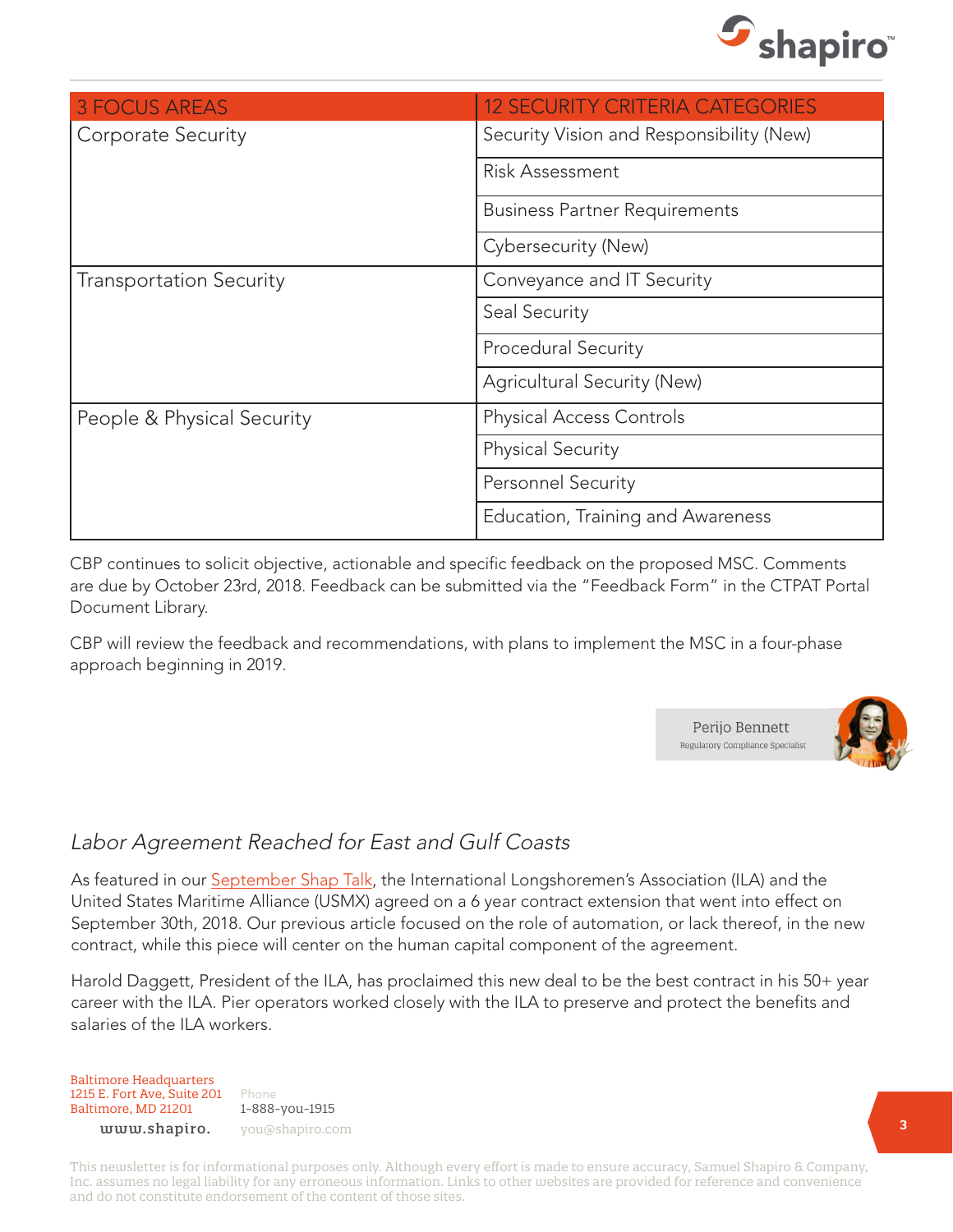

The new contract provides members with a \$1 per hour increase in base pay for the next four of six years and it increases ILA workers' share of container royalties to \$104 million.The new contract also sets aside significantly more money to contribute to the retirement plan for workers.

Both employers and ILA laborers learned valuable lessons from the delay of contract negotiations for West Coast labor in 2014-2015, which resulted in significant cargo shifts to Gulf and East Coast ports. By ratifying the agreement quickly and with no delays, the East and Gulf Coast port officials hope to retain this gain in market share that they have been enjoying over the last 4 years.





# **TRANSPORTATION NEWS**

#### Low Sulfur Emissions Rule Set to Change, Adding to an Already High Bunker Cost for Carriers

The rising cost of fuel is a hot topic among shippers, BCO's and NVO's as container lines are preparing to comply with stricter low-sulfur emissions regulations. Beginning January 1st, 2020 carriers will be required to meet the International Maritime Organization's (IMO's) mandate of reducing sulfur emissions from the current allowance of 3.5%, to a new benchmark of 0.5%.

The new low-sulfur emissions regulations are likely to put carriers in a difficult place financially, as they will need to account for the increased operational costs of shifting to cleaner forms of fuel.

Some pundits feel that the new ruling will add billions of dollars to the annual container shipping industry's fuel bill. They operate under the belief that the cost of low-sulfur fuel needed to meet this new mandate will be about 50% higher than the cost of currently utilized fuel types. However, new, cleaner fuel types are still being developed, but won't be finished until 1st or 2nd quarter of 2019. The range of estimated cost increases to carrier operations is rather extensive.

Thus far, carriers have devised two viable options to reduce emissions. The first, and most obvious, calls for a switch to Low Sulfur Fuel Oil (LSFO), but there are issues surrounding availability and supply. Using the LSFO option would mean ships also have to organize routes depending on the availability of specific types of fuel. This may not be a concern at major bunker ports, but smaller ports may have a more limited range of supply. The second option to lessen emissions revolves around retrofitting scrubbers to vessel exhaust systems as a means of removing excess sulfur emissions, which seems more viable but may not lead to a significant enough reduction.

Baltimore Headquarters 1215 E. Fort Ave, Suite 201 Baltimore, MD 21201

Phone 1-888-you-1915 www.shapiro. you@shapiro.com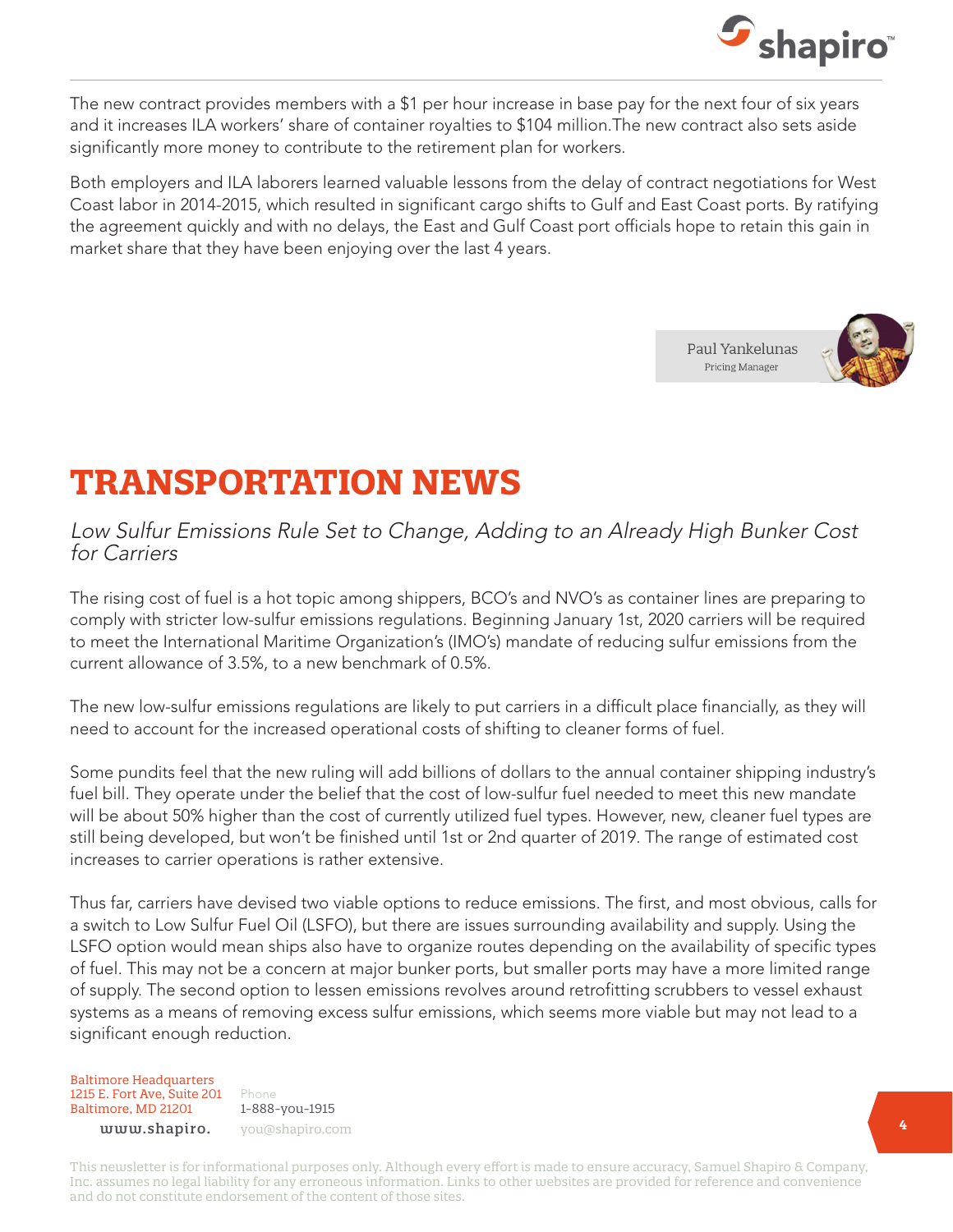

With average bunker fuel prices through August 2018 having increased by 43.7% when compared to the same quarter last year, fuel continues to become a steep bill for the carriers. It is highly conceivable that the carriers will try to pass these costs on to forwarders, shippers and BCO's.

The primary criticism among shippers is the lack of transparency on how fuel costs are calculated by the carriers. Numerous shippers feel that carriers should be urged to share their methods of calculating BAF to ensure calculations are being used as a legitimate means of recouping bunker costs and not as a means of additional revenue generation.

> Tammy Sandridge Global Logistics Manager



#### Aftermath of the Brazilian Trucker Strike

In May 2018, the Brazilian trucker strike blocked roads for 10 days until Brazilian President, Michael Temer, inked a deal that provided truckers with significant reductions in diesel fuel prices, among other favorable arrangements.

The strike occurred throughout Brazil's peak season, causing port congestion and space issues. This led to delivery delays on all sides of the supply chain, causing shippers and investors to lose confidence.

In reaction to the strike, shippers overbooked space on all departing vessels with the hope that their cargo would eventually get delivered to the port and be able to depart immediately on any available vessel. According to Maersk, shippers usually overbook by 5%, but this number has increased to 200% following the strike. Despite this rampant overbooking, carriers are still reporting a 5% empty space rate per vessel, which is equivalent to 1 empty vessel per month.

The perpetual overbooking carried out by shippers is negatively impacting the market as the rates provided by ocean carriers are driven by availability of space on vessels. If shippers proceed with their "solution" of overbooking vessels, rates will continue to rise and vessels will continue to depart 5% empty, forcing ocean carriers to deny space to suppliers who could actually use it.

Brazilian exports should be appreciating at a premium given that the currency continues to depreciate. However, until a more long-term solution is implemented by shippers and carriers alike, then space issues will continue to prevent Brazil from living up to its full potential as a trading partner.

> Jackie Holland **Business Development Associate**



Baltimore Headquarters 1215 E. Fort Ave, Suite 201 Baltimore, MD 21201

Phone 1-888-you-1915 www.shapiro. you@shapiro.com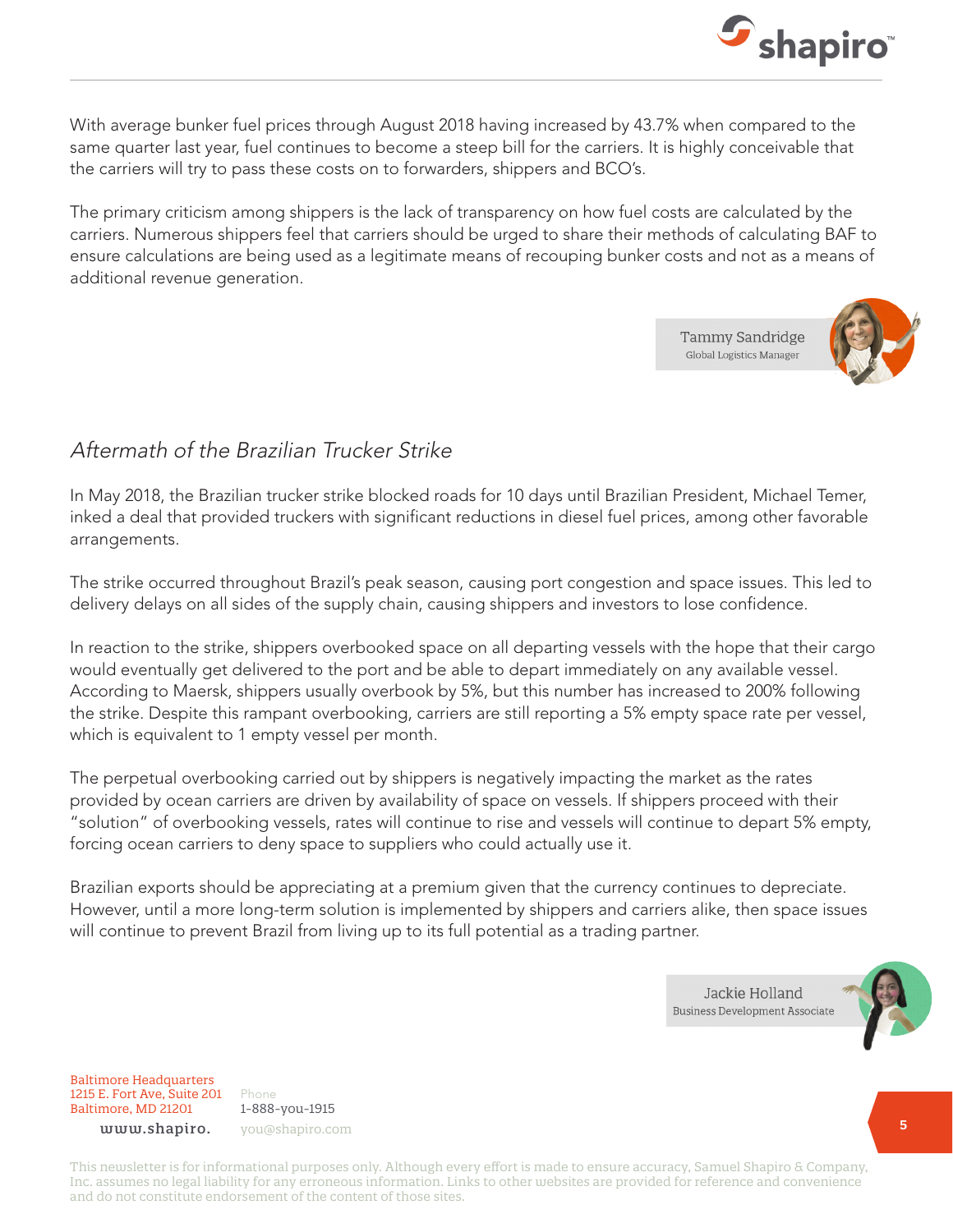

#### Amazon 'Storefront' Initiative to Help E-Commerce Focus with Assisting U.S. Sellers Grow

There has been a bit of contention surrounding Amazon's focus on U.S. businesses this year, stemming from both the current political administration and internal Fulfillment by Amazon (FBA) sellers, who are feeling the impact of international sellers operating on the Amazon U.S. online sales platform. Amazon has been working to counter these notions in several ways.

Earlier this year, Amazon conducted an [internal study](https://d39w7f4ix9f5s9.cloudfront.net/98/85/63570d3d43039280571dd4e7f64a/amazon-smb-impact-report-2018-1.pdf) that highlighted their positive impact on small and medium sized businesses that sell on the Amazon platform in the U.S. Just this past month, in September, Amazon launched their 'Storefront' web portal. Similar to the design of [Amazon Launchpad,](https://www.amazon.com/b/?ie=UTF8&node=12034488011) which focuses on tech startups, Storefront highlights products that originate from U.S. businesses that sell on Amazon.

The largest worry facing U.S. consumers is that the money they are spending online is hurting the economy, a narrative that is bolstered by both the administration's 'America First' campaign and frequent news of brick and mortar closures. Storefronts is hoping to mix the best of both worlds and allow Amazon shoppers to feel and see that their purchasing power is aiding U.S. businesses.

The other advantage of Storefronts is that U.S. based businesses are being actively promoted on the portal. The website is hosting written articles and video interviews with business owners to help buyers get to know owners, all while giving the online buyers the 'local shop' feel that comes with being a regular patron at a community store. Amazon is also broadcasting its first-ever television commercial advertisement as a means of demonstrating its commitment to the program.



#### Challenges at the Port of Los Angeles-Long Beach with Chassis and the Return of Empty Containers

Chassis shortages and substantial complications with the returning of empty containers have created major challenges for those doing business at the Port of Los Angeles-Long Beach. Many shippers are experiencing a significant up-tick in per diem charges stemming from the late return of equipment.

Weston LaBar, CEO of Harbor Trucking Associated, commented, "the terminal congestion that results from the chassis dislocations and inability to return empty containers is causing truckers to miss their appointment windows and is significantly reducing the number of dual transactions the drivers can make."

Recent statistics from the JOC paint a rather severe picture for the U.S.'s largest port complex. Five years ago, approximately 4 in 5 drayage loads reflected an export delivery coupled with the pickup of an import load. Today this number is down to about 1 in 5 loads.

#### Baltimore Headquarters 1215 E. Fort Ave, Suite 201 Baltimore, MD 21201

Phone 1-888-you-1915 www.shapiro. you@shapiro.com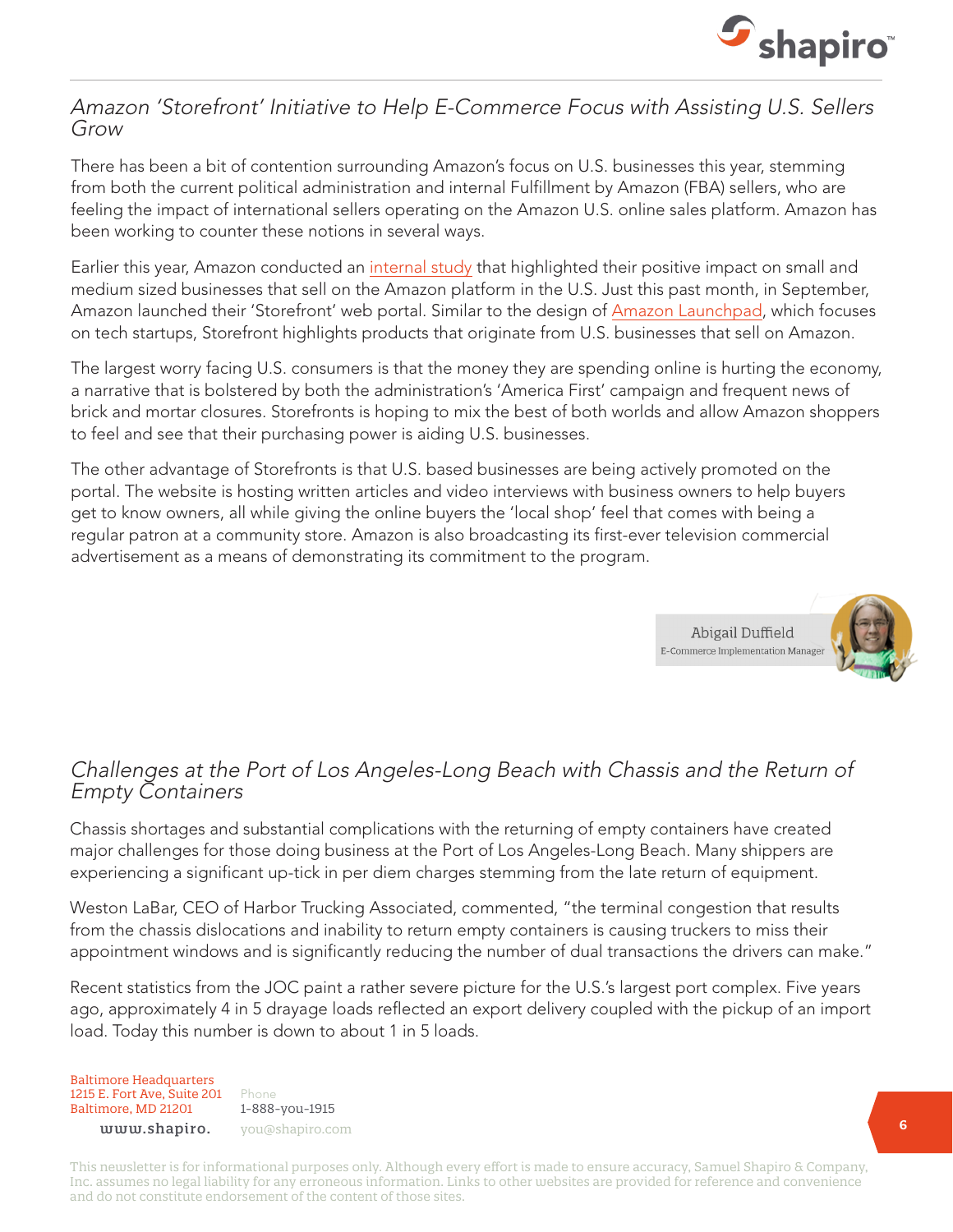

The Port of Los Angeles-Long Beach hopes to deliver improvements to the existing equipment issues through the Port Information Portal (currently under development), which will provide a stronger platform for those in the local community to more effectively exchange essential information. Greater efficiencies in vehicle flow in-and-out of terminals are also being sought through the implementation of a variety of trucker appointment systems.



#### Hapag-Lloyd Invests in East African Markets

Hapag-Lloyd is continuing to invest in the growing markets of East Africa, increasing service to a region whose countries lead the African continent in growth.

East African countries, particularly Kenya, are experiencing significant increases in both imports and exports, supported by public infrastructure investments. Kenya has seen its GDP grow by an average of 6% over the past two years, with exports of coffee, tea, vegetables, fruits and textiles driving export growth and imports of electronics and machinery accounting for import growth.

Since April of this year, Hapag-Lloyd has operated the East Africa Service (EAS) as a dedicated service to the region with weekly sailings from Jeddah, Saudi Arabia to Mombasa, Kenya and Dar es Salaam, Tanzania. The early success of this new service has prompted the steamship line to adjust the service with a new "EAS2" service this month, which will include a weekly connection to the Indian ports of Nhava Sheva and Mundra, and the U.A.E. ports of Khor Fakkan and Jebel Ali, in favor of Jeddah. Hapag has cited the success of the new service as a sign of the economic potential of Kenya, stating that overall vessel utilization had surpassed expectations. The steamship line is also investing in inland transportation to other sub-Saharan African countries, offering routings to Burundi, Rwanda, Democratic Republic of Congo, Zambia, and Uganda via the new service.

In light of Section 301 tariffs, are you exploring sourcing alternatives? If so, please contact your Shapiro global logistics team today to learn more about your logistics options and to obtain quotes for a variety of services to better understand the landed cost implications of your alternatives.

> Devin Turner **Implementation Manager**



Baltimore Headquarters 1215 E. Fort Ave, Suite 201 Baltimore, MD 21201

Phone 1-888-you-1915 www.shapiro. you@shapiro.com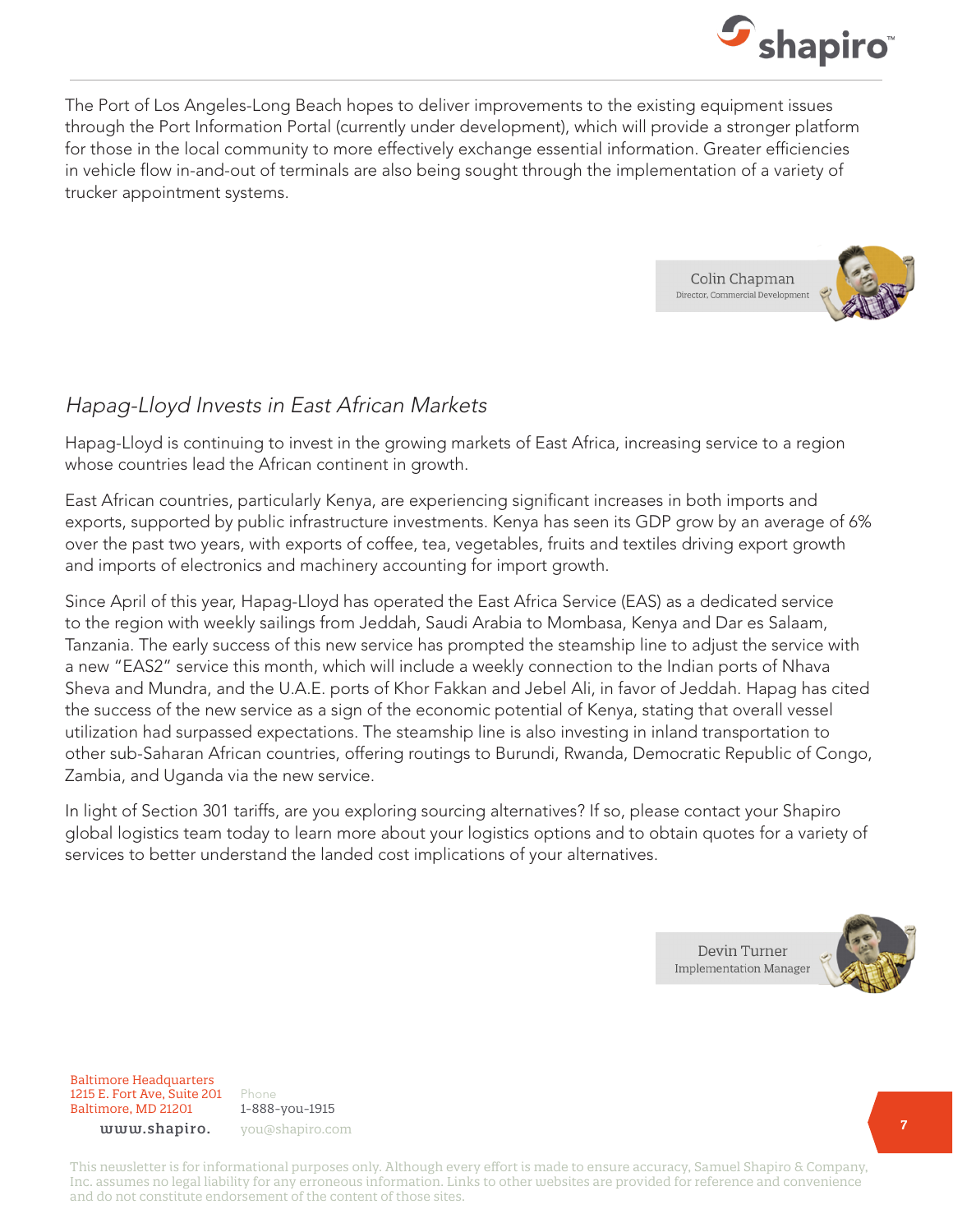

### Southern States' Chassis Pool Revisited

As previously featured in the [August edition of Shap Talk](https://www.shapiro.com/newsletters/august-2018-issue-196/#st-4), the Southern States Chassis Pool (SSCP) was approved by the Federal Maritime Commission (FMC) in late July of this year and, thus far, has been touted as a major success.

Just as a quick recap, the North American Chassis Pool Cooperative (NACPC), a trucker-founded chassis provider, will own and operate the SSCP, which will allow truckers/shippers to pay a flat rate for chassis usage, regardless of the equipment provider. The pool will cover port and terminals in Alabama, Florida, Georgia, North Carolina, South Carolina and Tennessee. Ports in Wilmington, North Carolina, and Jacksonville, Florida are eligible to join the pool, but have not yet decided to do so.

Shapiro has already met with representatives of the SSCP and will utilize the new pool when applicable to provide customers with greater cost savings and more efficient moves.



# **SHAPIRO NEWS:**

#### Employee of the Month

As previously featured in Shap Talk, Shapiro has been sharing with you the names of employees who have been recognized for their exceptional efforts and contributions to our Company. At Shapiro, we continually work to develop, challenge, and inspire all of our employees to grow individually and with the Company. This month, we would like to recognize *Melinda King, Import Manager in Baltimore,* for her outstanding performance and contributions.

We encourage you to provide us with employee feedback! Please email us at <hr@shapiro.com>.

Baltimore Headquarters 1215 E. Fort Ave, Suite 201 Baltimore, MD 21201

Phone 1-888-you-1915 www.shapiro. you@shapiro.com